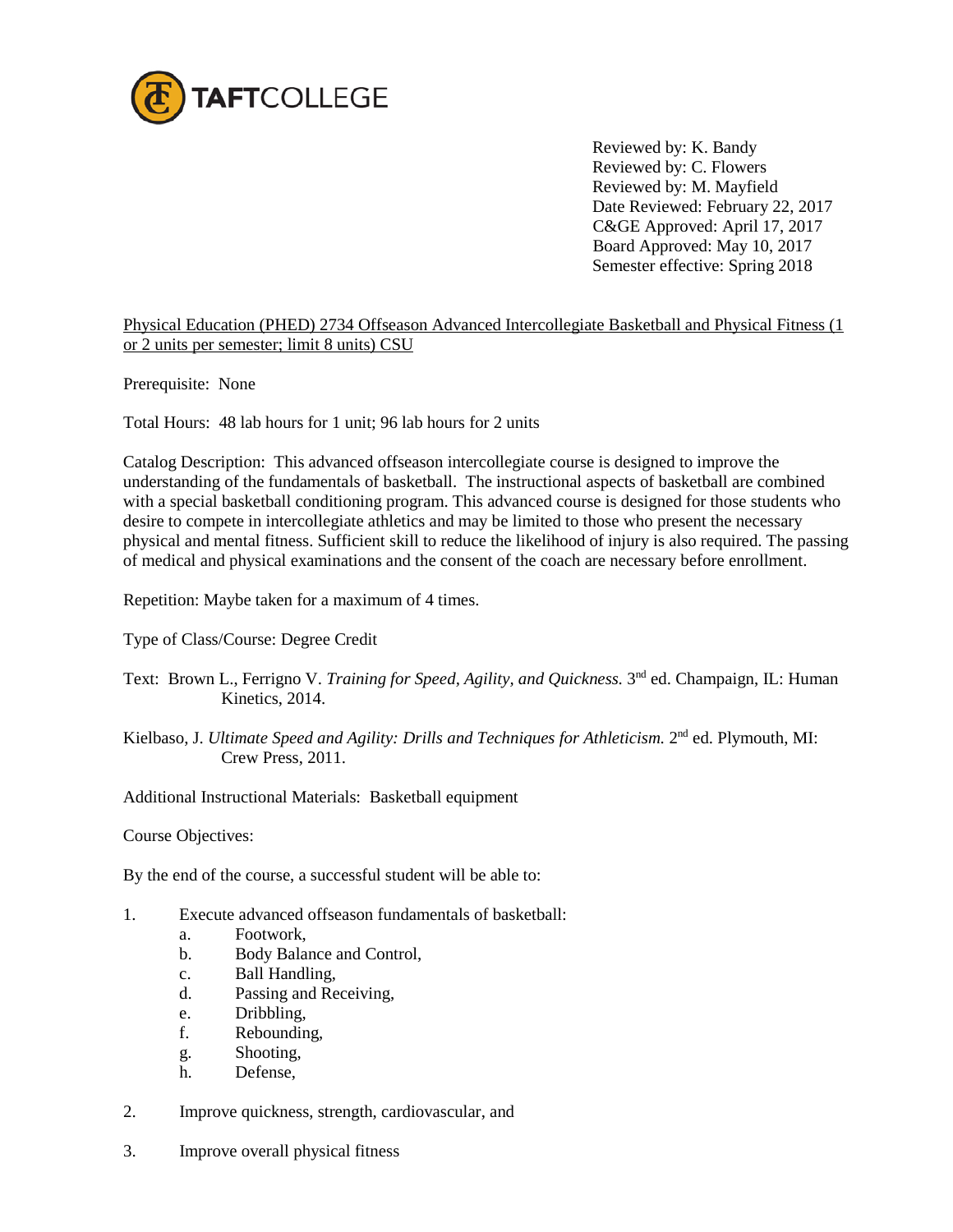

Course Scope and Content (laboratory):

Unit I Advanced Offseason Training and Conditioning for Basketball

- A. Quickness
- B. Strength
- C. Cardiovascular
- D Endurance

## Unit II **Advanced Fundamental Skills Performed in Basketball**

- A. Footwork
- B. Body Balance and Control
- C. Ball Handling
- D. Passing and Receiving
- E. Dribbling
- F. Rebounding
- G. Shooting
- H. Defense

## Unit III Advanced Rules of the Game

- A. Offense
- B. Defense
- C. Sportsmanship and ethics

- Unit IV Advanced Team Basketball Strategy
	- A. Offensive Systems
	- B. Defensive Systems

Learning Activities Required Outside of Class:

The students in this class will spend a minimum of 1 hour per week outside of the regular class time doing the following:

- 1. Skill practice,
- 2. Studying multimedia presentations, and
- 3. Reading of the textbook.

Methods of Instruction:

- 1. Practice of:
	- a. Individual skills,
	- b. Game,
- 2. Demonstration,
- 3. Oral instruction, and
- 4. Multimedia.

## Methods of Evaluation:

- 1. Skill demonstrations, including:
	- a. Performance exams,
	- b. Scrimmages, and
	- c. Written work.